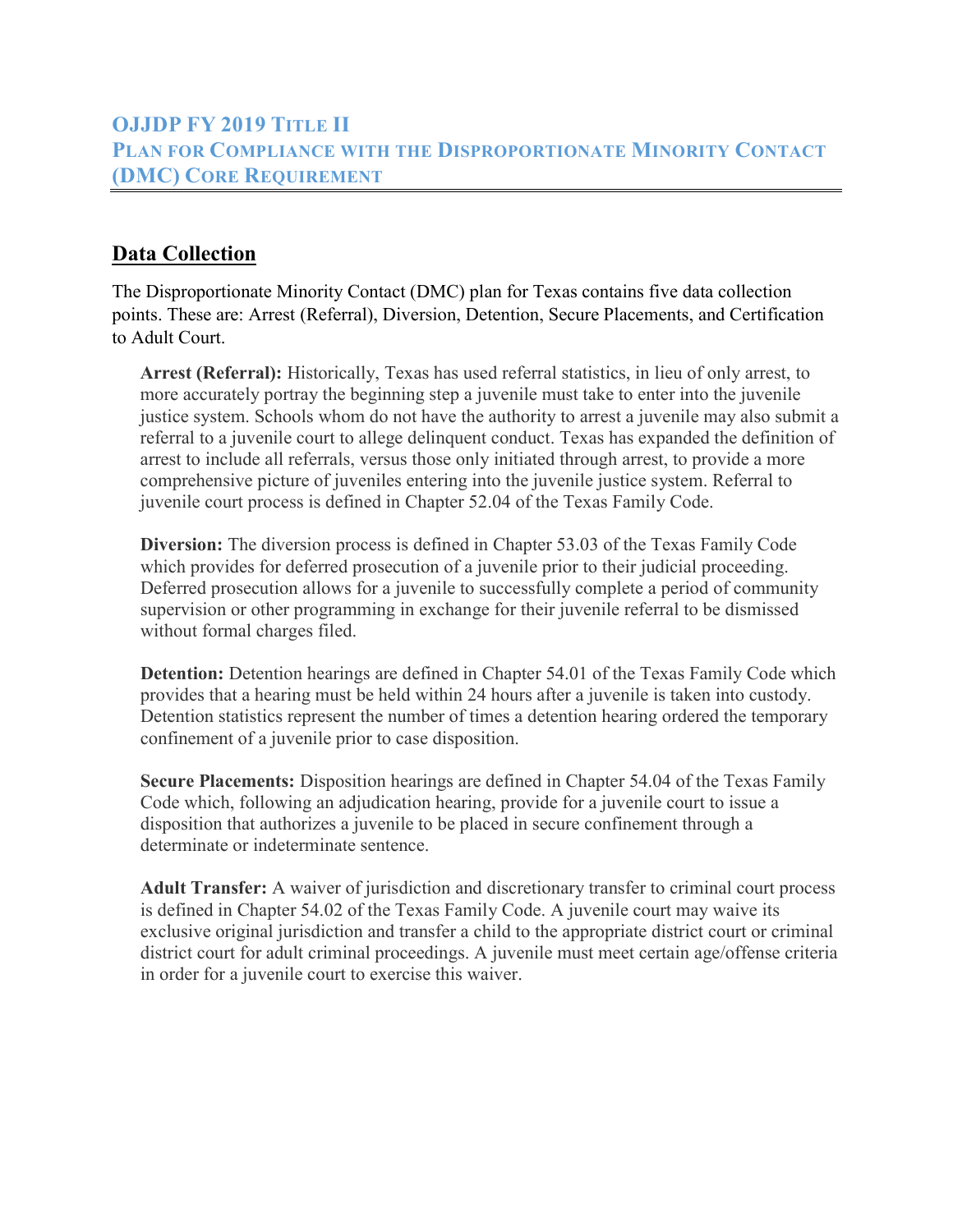# Action Plan

#### 1. What do your DMC numbers tell you about your jurisdiction?

 Texas' DMC FY18 table shows that Black minorities purportedly experienced the largest rate of disproportionate contact with the juvenile justice system at the moment of arrest, diversion, and detention. Hispanic minorities also purportedly experienced a higher rate of arrest, diversion, and detention than white juveniles; albeit at a much lower rate than Black minorities. Blacks and Hispanics both purportedly experienced higher rates of secure confinement and adult transfer but the overall number of juveniles entering into that stage of the juvenile justice system is extremely low in comparison to the juvenile population of Texas making any sort of observation on DMC at those contact points impractical. American Indian and Asian minorities were lower at all contact points when compared to the rates of White juveniles. The point of arrest appears to be the largest point of disparity into contact with the juvenile justice system.

| amongst minorities as well as the point that the most substantial amount of juveniles came<br>into contact with the juvenile justice system. |            |              |              |                                  |              |                 |
|----------------------------------------------------------------------------------------------------------------------------------------------|------------|--------------|--------------|----------------------------------|--------------|-----------------|
| <b>Texas</b>                                                                                                                                 | Race:      | <b>White</b> | <b>Black</b> | <b>American</b><br><b>Indian</b> | <b>Asian</b> | <b>Hispanic</b> |
| Population                                                                                                                                   |            | 962259       | 361671       | 8795                             | 135279       | 1412381         |
| Arrest                                                                                                                                       | Number     | 11761        | 15182        | 70                               | 313          | 25943           |
|                                                                                                                                              | Percentage | 1.22%        | 4.20%        | 0.80%                            | 0.23%        | 1.84%           |
| Diversion                                                                                                                                    | Number     | 6741         | 7323         | 31                               | 182          | 13820           |
|                                                                                                                                              | Percentage | 0.70%        | 2.02%        | 0.35%                            | 0.13%        | 0.98%           |
| Detention                                                                                                                                    | Number     | 6460         | 9056         | 39                               | 169          | 14379           |
|                                                                                                                                              | Percentage | 0.67%        | 2.50%        | 0.44%                            | 0.12%        | 1.02%           |
| Secure Confinement                                                                                                                           | Number     | 463          | 903          | 3                                | 10           | 1256            |
|                                                                                                                                              | Percentage | 0.05%        | 0.25%        | 0.03%                            | 0.01%        | 0.09%           |
| Adult Transfer                                                                                                                               | Number     | 29           | 55           | 0                                | 2            | 73              |
|                                                                                                                                              | Percentage | 0.00%        | 0.02%        | 0.00%                            | 0.00%        | 0.01%           |

#### 2. What would success in DMC reduction look like for your state?

 The Juvenile Justice and Delinquency Prevention Act of 2002 (JJDPA) states that in order to be eligible for Title II funding, the state must provide for a plan that shall address "system improvement efforts designed to reduce, without establishing or requiring numerical standards or quotas, the disproportionate number of juvenile members of minority groups, who come into contact with the juvenile justice system." Further, Success is defined as the achievement of one's goal. Texas' goal is to meet the JJDPA requirement by funding a statewide project that is